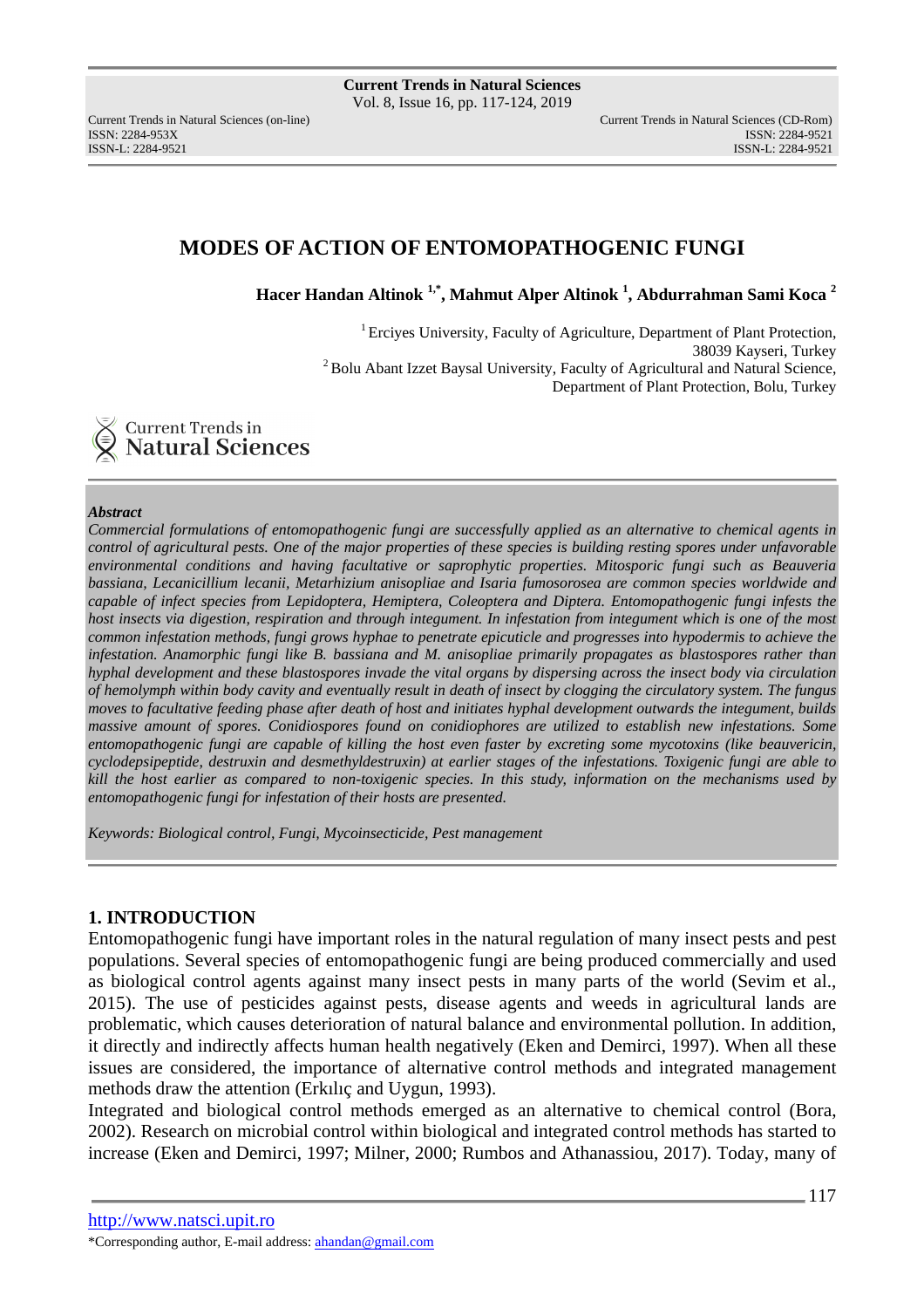Vol. 8, Issue 16, pp. 117-124, 2019

ISSN: 2284-953XISSN: 2284-9521

the fumigants used in control of storage pests are either banned or restricted. Entomopathogenic fungi from *Lecanicillium*, *Isaria* and *Beauveria* genus are reported as effective to adults of storage pests such as *Acanthoscelides obtectus* (Ondráčková, 2015). Mostly, biological control is used with the aid of various organisms or their toxic metabolites to prevent the activity of pests, disease agents and weeds in cultivated plants (Isaac, 1992). Some entomopathogenic fungi are able to kill the host even faster by excreting some mycotoxins (like beauvericin, cyclodepsipeptide, destruxin and desmethyldestruxin) at earlier stages of the infestations. Toxigenic fungi are able to kill the host earlier as compared to non-toxigenic species (Wang et al., 2018).

Entomopathogens are called as organisms that cause disease in insects. The use of microorganisms such as fungi, bacteria, viruses, rickettsia and nematodes living on harmful insects to kill them is known as microbial control (Öncüer, 1995). Entomopathogenic fungi are biological control agents. They play an important role in suppressing many pest populations (Roy et al., 2006) and used successfully in many phytophagous Arthropods in nature (epizootic) or in laboratories. Many studies have been carried out on microbial control using entomopathogenic microorganisms with biological control methods against these phytophagous species. (Alay, 1965; Zare and Gams, 2001; Kim, 2007; Demirci et al., 2008; Gurulingappa et al., 2010; Xie et al., 2010). There are more than 500 species of fungi that can infect insects (Roberts, 1981; Hall and Papierok, 1982; Zimmermann, 1986; Erkılıç and Uygun, 1993; Kılıç and Yıldırım, 2008). Entomopathogenic fungi have been identified in various parts of the world and they create an effective suppression on natural insect populations (Tanada and Kaya, 1993; McCoy et al., 1988). Some fungi species are used successfully in the biological control of various pests, disease agents and weeds in the world (Eken and Demirci, 1997).

The aim of the present review is to summarize infection mechanism of some entomopathogenic fungi and use of these fungi as mycoinsecticides.

## **2. ENTOMOPATHOGENIC FUNGI AND THEIR ACTION MECHANISM**

The entomopathogenic fungi are used in microbial control to prevent arthropod species in cultivated lands. These fungi take place in Ascomycota, Basidiomycota, Entomophthoromycotina, Blastocladiales, Kickxellomycotina, Microsporidia and Neocallimastigomycota subdivisions (Stock et al., 2009). Table 1 shows some licensed fungus content widely used as microbial insecticides worldwide (Milner, 2000). Table 2 shows the common fungal insecticides in Turkey.

| <b>Fungi species</b>                   | <b>Effective Host</b>      | <b>Commercial Name</b> |
|----------------------------------------|----------------------------|------------------------|
| Beauveria bassiana (Bals. Criv) Vuill. | Whiteflies, aphids, thrips | Mycotrol               |
| B. bassiana                            | Sucking insects            | <b>Naturalis</b>       |
| Metarhizium anisopliae (Metchnikoff)   | Termits                    | <b>BioBlast</b>        |
| Sorokin                                |                            |                        |
| Lecanicillium lecanii                  | Aphids                     | Vertalec               |
| R. Zare & W. Gams                      |                            |                        |
| L. lecanii                             | Whiteflies                 | Mycotal                |
| Paecilomyces fumosoroseus              | Whiteflies, thrips         | <b>PFR-97</b>          |
| (Wize) $A.H.S.Br \& G.Sm.$             |                            |                        |
| B. brongniartii                        | Manas larvae               | Engerlingpilz          |
| M. anisopliae                          | Grasshoppers               | Green Muscle           |
| B. bassiana                            | Manas larvae               | <b>Betel</b>           |

*Table 1. Some common fungus-containing microbial insecticides commonly used worldwide* 

\*Corresponding author, E-mail address: ahandan@gmail.com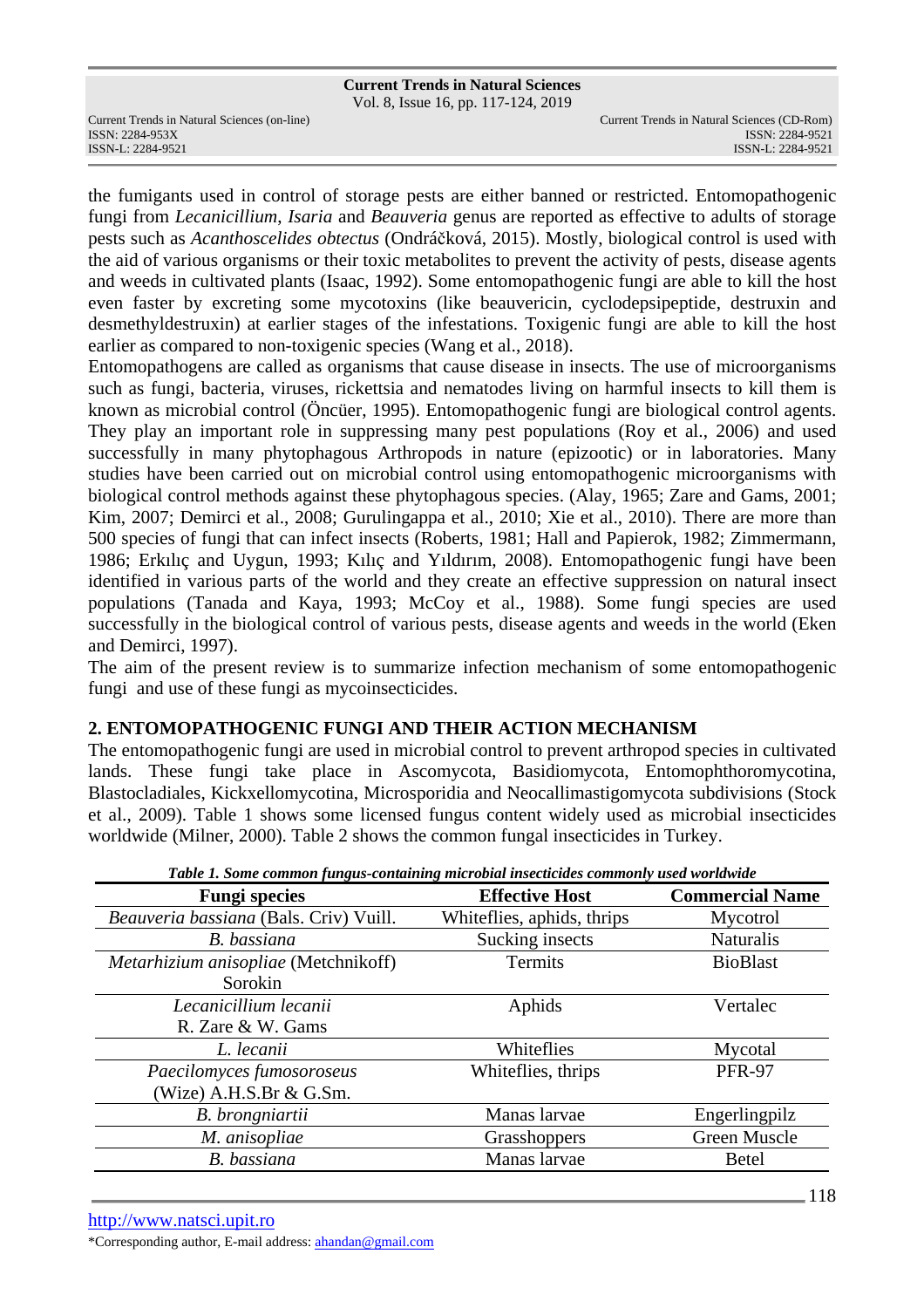Vol. 8, Issue 16, pp. 117-124, 2019

ISSN: 2284-953XISSN: 2284-9521

*Table 2. Common fungal insecticide in Turkey* 

| <b>Fungi species</b>   | <b>Effective Host</b>                        | <b>Commercial Name</b> |
|------------------------|----------------------------------------------|------------------------|
| Metarhizium anisopliae | White flies, thrips, aphids and caterpillars | MET52 EC               |
| Metarhizium anisopliae | White flies, thrips, aphids and caterpillars | MET52 G                |

Entomopathogenic fungi enter through the cuticle directly (Sevim et al., 2015). This process occurs partly physically and enzymatically (Erkılıç and Uygun, 1993; Clarkson and Chamley, 1996). The action mechanisms of entomopathogenic fungi; firstly, the fungus spores settle on the insect cuticle, then the spores germinate and enter the cuticle by forming appressorium. Hyphae develop in hypodermis and they continue to multiply in insect body and blood cells and cause the death of the insect. Permanent sexual and asexual periods occur with asexual spores that can spread by saprophytic development on these dead individuals (Glare and Milner, 1991).

One of the most studied subjects about entomopathogenic mechanism is toxin secretion of fungi. For example, *Beauveria bassiana* and *Metarhizium anisopliae* secrete toxin in artificial environments. These substances can cause insect death even before spread and form spores in tissue of parasitic fungus. In most cases, the digestion of fungal propagules can cause death due to toxic effect rather than mycosis (Charnley, 2003). One of the most important features of insect is parasitic fungi forms resistant to environmental conditions and they have saprophytic properties. Therefore, they can be isolated from soil and organic wastes and increase the chance of using as biological agents (Erkılıç and Uygun, 1993).

## **3. INFECTION FORMS ON INSECTS OF ENTOMOPATHOGENIC FUNGUS**

Entomopathogenic fungi have wide range of morphologically, phylogenetically, and ecologically diverse fungal species and exhibit phylogenetic diversity that reproduce via sexual or asexual spores, or both. Entomopathogenic fungi infect host insects by digestion, respiration, and particularly through the skin. Mouth parts have great importance in infection by digestion. For example, while insecticides cannot be infected by artificial infection of *Beauveria tenella* (Delacr.) to the intestines of *Melolontha melolontha* L. larvae, the fungus can be produced by oral control (Ferron, 1978; Sevim et al., 2015).

It is known that enzymes capable of degrading the chitin-protein composition in insect skin have an important role in transdermal infection (Clarkson and Chamley, 1996). After the entomopathogenic fungus spore adheres to the skin of the insect, if the climatic conditions are favorable, it forms the germination nail and penetrates the epicuticula with the help of oil and protein degrading enzymes and reaches hypodermis. Then, these hyphae multiply and spread in the body cavity. Micelles filling the body cavity kill the insect. The fungus forms chlamydospores and keep alive in the dead insect body. These chlamydospores germinate under appropriate conditions to form conidiophores on the skin of the dead insect. The spores on conidiophores are also ready for new infections (Ferron, 1978; Shah and Pell, 2003; Goettel et al., 2005).

The fungus should reach the hypodermis in order to be successful in transdermal infection. This is very important because of molting in insects. Especially, it gets more important for insects that molting at frequent and short periods of time. If the insect molt before the fungal infection reaches to the hypodermis, it can rescue from the infection. But if the infection reaches to the hypodermis, the insect cannot rescue itself from the infection (Öncüer, 1984).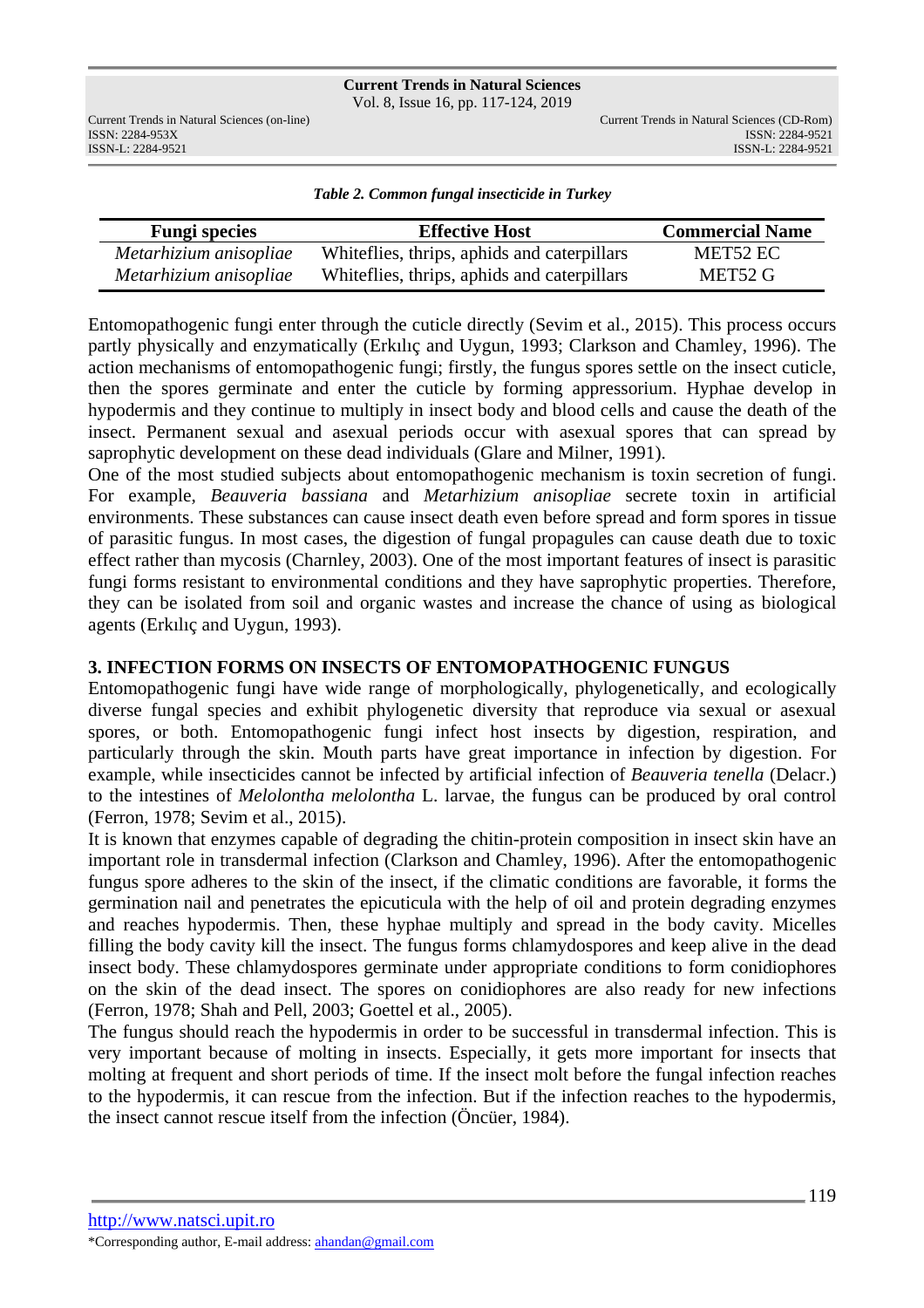#### **Current Trends in Natural Sciences** Vol. 8, Issue 16, pp. 117-124, 2019

ISSN: 2284-953XISSN: 2284-9521

Entomopathogenic fungi-based biopesticides including *Beauveria bassiana* and *Metarhizium anisopliae* are the most frequently used entomopathogenic fungi worldwide (Faria and Wraight, 2007).

## **4. IMPORTANT ENTOMOPATHOGENIC FUNGUS SPECIES**

## *Beauveria bassiana*

*Beauveria bassiana* (Balsamo) Vuillemin (Hypocreales: Cordycipitaceae) is the best known as an insect pathogen. The teleomorph name has been *Cordyceps bassiana. Beauveria bassiana* known as "white muskadin" causes to disease in insects. This fungus produced aerial conidia, single-cell blastospores by germination when they come into contact with the upper skin layer of insects and penetrate directly into the bodies of their hosts from the upper skin (Kim et al., 2010). The fungus proliferates rapidly in the body by producing toxins. Therefore, unlike bacterial and viral pathogens of insects, just a contact is sufficient for infection of *B. bassiana* and other fungus pathogens. When fungus kills its host, it evolves outward by covering the insect with a white layer of mildew. This mildew produces millions of new infective spores that released into the environment. *Beauveria bassiana* is widely distributed in nature and has a potential to control with a broad host range of approximately 700 insect species used for management of many crop insect pests. This fungus is applied as conidial sprays against insects*. B. bassiana* is used as a control agent in the field and laboratory against a large number of pests such as whiteflies, aphids. In addition, *B. bassiana* does not harm a large number of non-target organisms (Irigaray et al., 2003). Entomopathogenic fungi have a wide host range than the other biological control agents. They are known to infect Lepidoptera, Hemiptera, Coleoptera and Diptera species, and *B. bassiana, M. anisopliae* and *L. lecanii* are widely used worldwide (Deacon, 1983). One of the most controversial issues about entomopathogenic fungi is the secretion of toxins from these organisms. It was reported that *B. bassiana* was produced locally in China and used against *Ostrinia nubilalis* and *Dendrolimus* spp. (Erkılıç and Uygun, 1993). *B. bassiana* can be successfully used against *Leptinotarsa decemlineata* in Turkey (Çam et al., 2002).

Entomopathogenic fungi and pesticides can be used in integrated pest management (IPM) programs considering the fungus as an important pest control agent. *Beauveria bassiana* is easily used together with other chemical insecticides (Chloronicotiyl, Imidaclorid) and provides a synergistic effect in control of *Bemisia tabaci.* However, it should never be used together with commercially available fungicides (Maneb, Mancozep, Thiophanatemetihyl), because these commercial fungicides are the chemicals that inhibit the growth of mycelium of *B. bassiana* (Hoddle, 1999).

Anamorphic fungi such as *B. bassiana* and *M. anisopliae* are generally developed as biological control agents applied together against pest populations. These fungi are less likely to multiply in the biotic environment and remain in nature during their application. Therefore, studies on these fungi are related to biopesticide aspects rather than their basic ecology. Anamorphic entomopathogenic fungi naturally spread extensively, particularly in soil. However, less information is known about their feeding behavior, population structure, factors affecting their distribution, and the variation of virulence-related characters (Chandler, 2005).

## *Metarhizium anisopliae*

*Metarhizium anisopliae* (Metsch) Sorok (Ascomycota: Clavicipitaceae) usually multiply in the form of blastospores or hyphae structures in their host, similar to yeasticidal and spread to the body cavity with blood fluid movement in the insect body. *M*. *anisopliae* is a mitosporic fungus with asexual reproduction. The spores of these fungi penetrate into the insect body by contact and kill the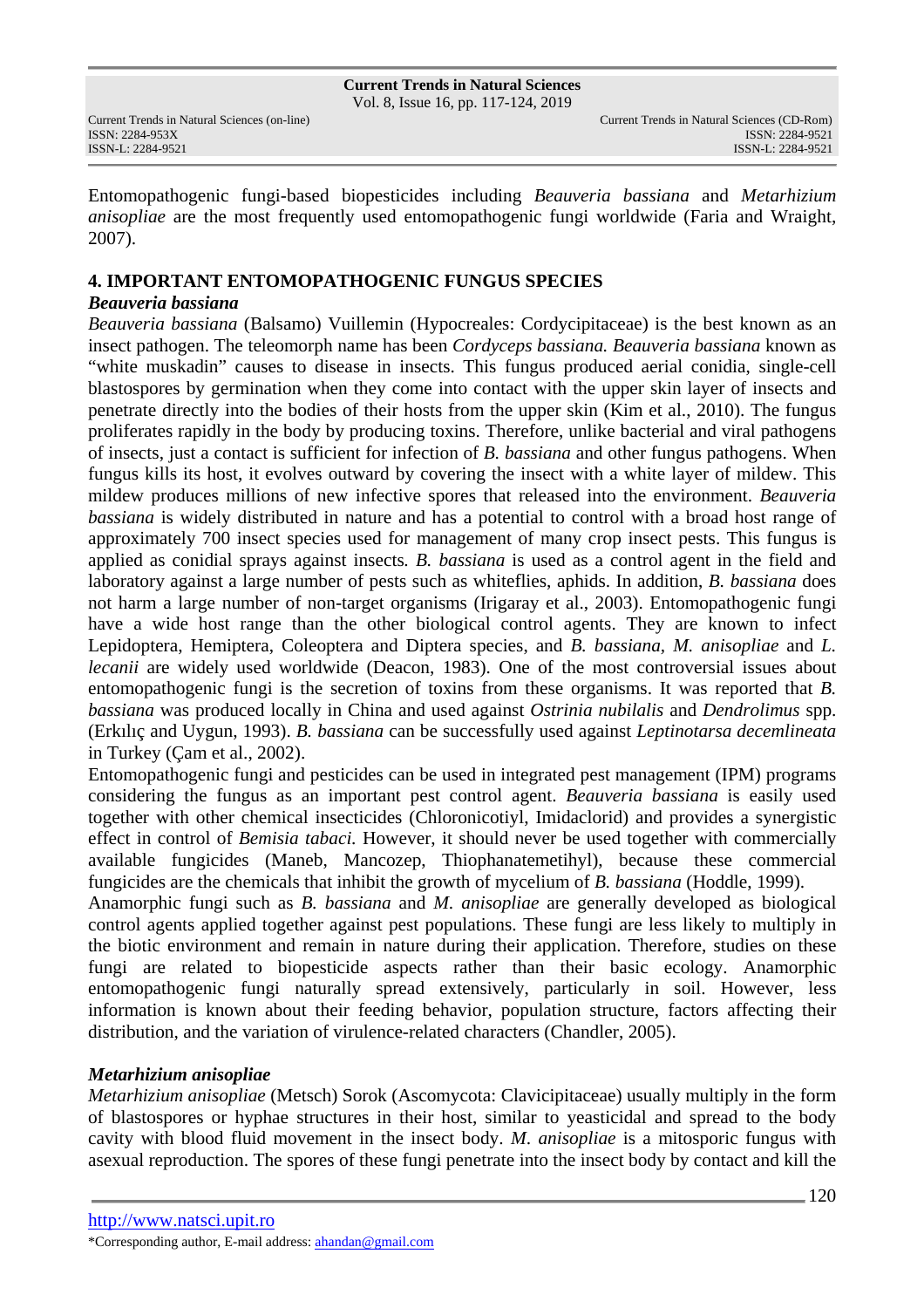Vol. 8, Issue 16, pp. 117-124, 2019

ISSN: 2284-953XISSN: 2284-9521

host. They have cylindrical conidia produced and subcylindrical phialides. The disease caused by the fungus is known as green muscardine disease because of the green colour of its spores (Driver at al., 2000). It is a biological agent for use in greenhouses where bumblebees and natural enemies are present. The effectiveness of *M. anisopliae* against flower thrips (*Frankliniella occidentalis* Perg.), which is an important pest in pepper cultivation, has been investigated and found as effective as the licensed fungicides (Dura, 2010). Due to the biological origin of contact-effective *M. anisopliae*, it has no side effects on both the environment and humans.

Entomopathogenic fungi are able to colonize in plant roots as symptomless endophytes. *M. anisopliae* is both entomopathogen and endophyte in soil, insects and they can colonize in roots of a variety of plants resulting in increased plant growth and tolerance against pests and diseases (Sasan and Bidochka, 2012).

### *Lecanicillium lecanii*

*L. lecanii* is an entomopathogenic fungus species, that was previously widely known as Verticillium lecanii. The spores of the *Lecanicillium lecanii* germinate and produce hyphae on insects and penetrate into the body cavity where they rapidly develop tissue destruction. The fungus entering the insect forms blastospores. Then the fungi invasion on the insect cuticle occurs and destroy the insects within 7-10 days. Dead insects have white fungal hairs (cottony appearance, ranging from white to pale yellow). When examined under a microscope, the mycelium of the fungus appears as bright white strands (Anonymous, 2018a). *L. lecanii* is the most widely used as a commercial agent. The limitation factor of the use of these preparations depends on high levels of moisture for a long time to improve their development and effectiveness. Vertalec and Mycotal are produced from blastospores of *L. lecanii* which a preparation in wettable powder (WP) formulation. Today, Vertalec is used against aphids and Mycotal is used against whiteflies as successfully in greenhouses in western European countries. It is also stated that some strains of *L. lecanii* can be used against thrips and crustaceans in greenhouses (Hall, 1985).

Studies have been carried out for the microbial control of the species in the Hyphomycetes group due to less problems in production and application of entomopathogenic fungi. As a result of these studies, preparations containing isolates of some species have reached commercially available stages (Butt et al., 1999). Entomopathogenic fungi were affected by environmental conditions during germination and penetration stages after application and limited their usage possibilities. However, advances in formulation showed that these limitations may also be overcome. Also, shape design type and setting of application period may be useful to overcome these limitations (Butt et al., 1999).

## *Isaria fumosorosea*

*Isaria fumosorosea* is a common entomopathogenic fungus, formerly known as *Paecilomyces fumosoroseus*. The blastospores of *I. fumosorosea* grow when they contact with the upper skin layer of insects and thrive penetrating directly the bodies of their hosts. They completely cover the body of the pest, and finally kill the hosts (Anonymous, 2018a). *I. fumosorosea* has wide tolerance range of temperature and rapidly develop. *I. fumosorosea* has been isolated from various insect orders and soil in many regions of the world (Hummer, 1992; Smith, 1993). It has been reported to spread rapidly both nature and greenhouse conditions in 48 insect species belonging to nine insect orders. It was reported that *I. fumosorosea* caused death of the tobacco whitefly (*Bemisia tabaci*) in nymph

and adult stage both in field and greenhouses conditions. It also caused death of the greenhouse whitefly (*Trialeurodes vaporariorum*) in greenhouse conditions (Lacey et al., 1996).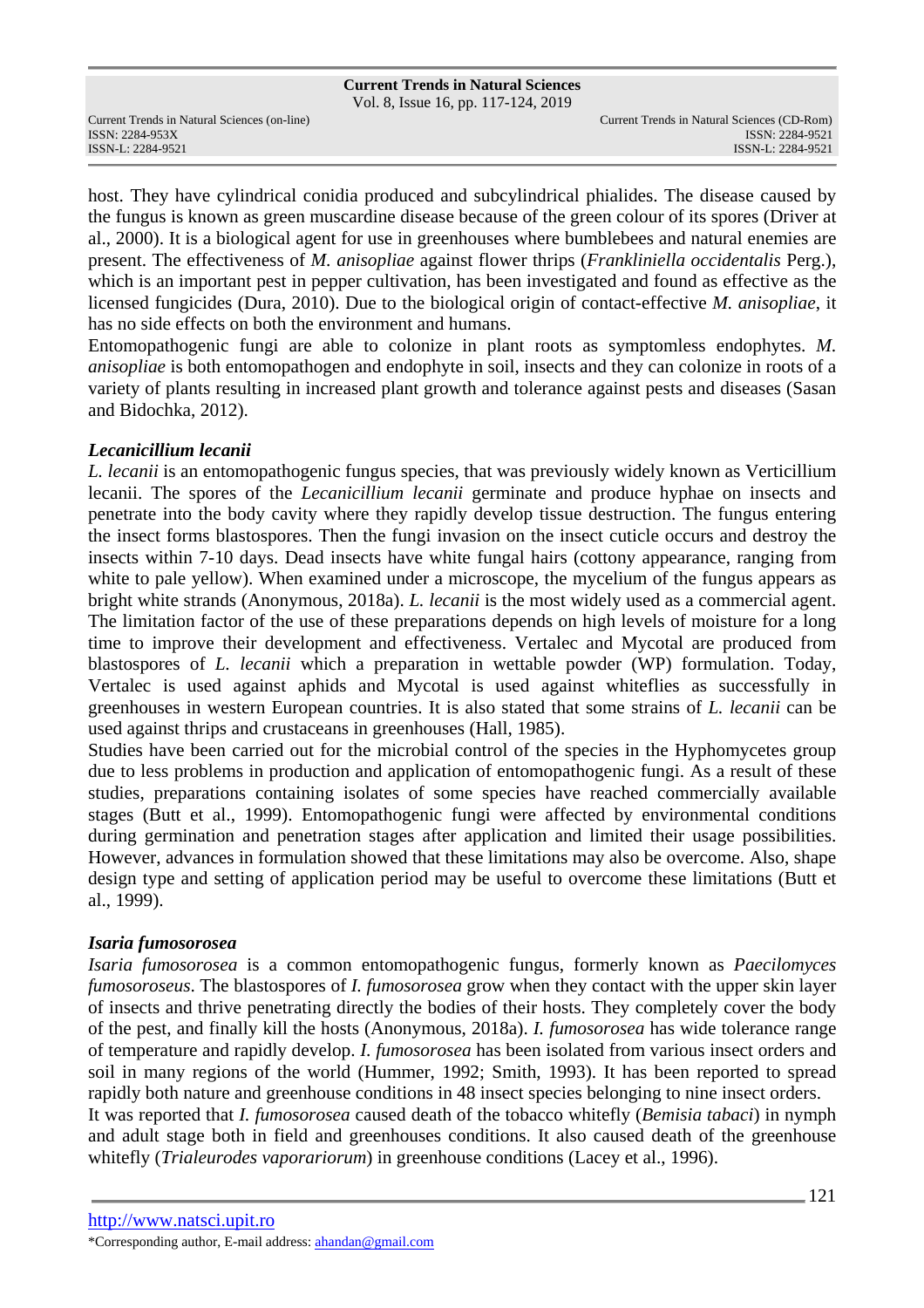ISSN: 2284-953XISSN: 2284-9521

The studies show that that *I. fumosorosea* isolates have the potential in the control of greenhouse whitefly in tomatoes and the temperature of greenhouse does not restrict the growth of fungi (Gökçe and Er, 2002).

### *Purpureocillium lilacinum*

*P. lilacinum* (syn: *Paecilomyces lilacinus*) has a wide habitat, including cultivated or uncultivated soils, forests, grasslands and deserts. This species can develop between 8-38°C, while the optimal temperature is 26-30°C (Anonymous, 2018b). *P. lilacinum* conidiophores form a dense mycelium. Spores germinate when there is optimal moisture and nutrients. The vegetative hyphae are 2.5-4.0 microns. Conidiophores are 400-600 microns (Anonymous, 2018b). *P. lilacinum* was firstly found on *Meloidogyne incognita* eggs in Peru. This fungus is a facultative parasite of *M. incognita* eggs and it can also infect the other *Meloidogyne* spp. species (Whitehead, 1998). *P. lilacinum* infect *M. incognita* eggs and reduce larvae emerging from these eggs. Infection occurs on *Meloidogyne* eggs by producing enzymes that break down the eggshell by the fungus. Serine protease enzymes secreted by the fungus causes structural changes in the eggshell of the nematode. About 251 isolates of *P. lilacinum* restricted the development of *Meloidogyne javanica* eggs. Thus, the number of larvae hatched decreased and a large part of larvae hatched died (Whitehead, 1998).

### **5. CONCLUSIONS**

Chemical control is more prominent to protect against harmful insects in agricultural areas. There are many side effects of chemical control, increasing environmental toxicity and resistance to pest. In addition, chemicals cause damage to beneficial organisms, causing a loss of natural balance. In this review, entomopathogenic fungi and other studies about the issue were compiled as alternative to chemical control, environmentally friendly and not disturbing the natural balance. However, it was seen that the studies on this issue are not sufficient in Turkey. These studies should be increased and the use of entomopathogenic fungi in the practice of biopreparation should be expanded in Turkey. The information presented in this review will be the source of the studies about entomopathogens in Turkey.

#### **7. REFERENCES**

Alay, K. (1965). Researches on biological control possibilities against *Pulvinaria floccifera* using *Verticillium lecanii (Pulvinaria floccifera'*ya karşı *Verticillium lecanii* ile biyolojik savaş imkânları üzerinde araştırmalar). *Bit Kor Bül, 5*, 113–120.

Anonymous (2018a). http://www.agrobestgrup.com/ilac.php?dilkod=&ilacid=163&kat= (Accession date: 30.05.2018).

Anonymous (2018b). http://eol.org/data\_objects/13605842 (Accession date: 19.05.2018).

- Butt, T.M., Harris, J.G., Powell, K.A. (1999). Microbial biopesticides: the European scene. In F.R. Hall, J.J. Menn, (Eds.), *Biopesticides: Use and Delivery*. Humana Press, Totowa, NJ, pp. 23–44.
- Chandler, D. (2005). Understanding the evolution and function of entomopathogenic fungi*. Evolution of Fungal Virulence*,1-9 pp.

Charnley, A.K. (2003). Fungal pathogens of insects: cuticle degrading enzymes and toxins. Adv Bot Res, 40, 241–321.

Clarkson, J.M., Chamley, A.K. (1996). New insights into the mechanisms of fungal pathogenesis in insects. *Trends Microbiol,* 4-5.

Çam, H., Gökçe, A., Yanar, Y., Kadıoğlu, İ. (2002). Effects of entomopathogenic fungi *Beauveria bassiana* (Bals.) Vuill. on potato beetle *Leptinotarsa decemlineata* Say. (Entomopatojen fungus *Beauveria bassiana* (Bals.) Vuill.'nın patates böceği *Leptinotarsa decemlineata* Say. üzerindeki etkisi), 5th Turkish Congress of Biological Control (*Türkiye 5. Biyolojik Mücadele Kongresi)*, Erzurum, 4-7 Eylül, 2002.

Demirci, F., Ülgentürk S., Kaydan, M.B. (2008). Effects of entomopathogenic *Paecilomyces farinosus* against citrus mealybug and vine mealybug *Planococcus ficus* and interactions with some fungicides (Entomopatojen *Paecilomyces farinosus*'un turunçgil unlubiti *Planococcus citri* ve bağ unlubiti *Planococcus ficus* üzerine

<sup>\*</sup>Corresponding author, E-mail address: ahandan@gmail.com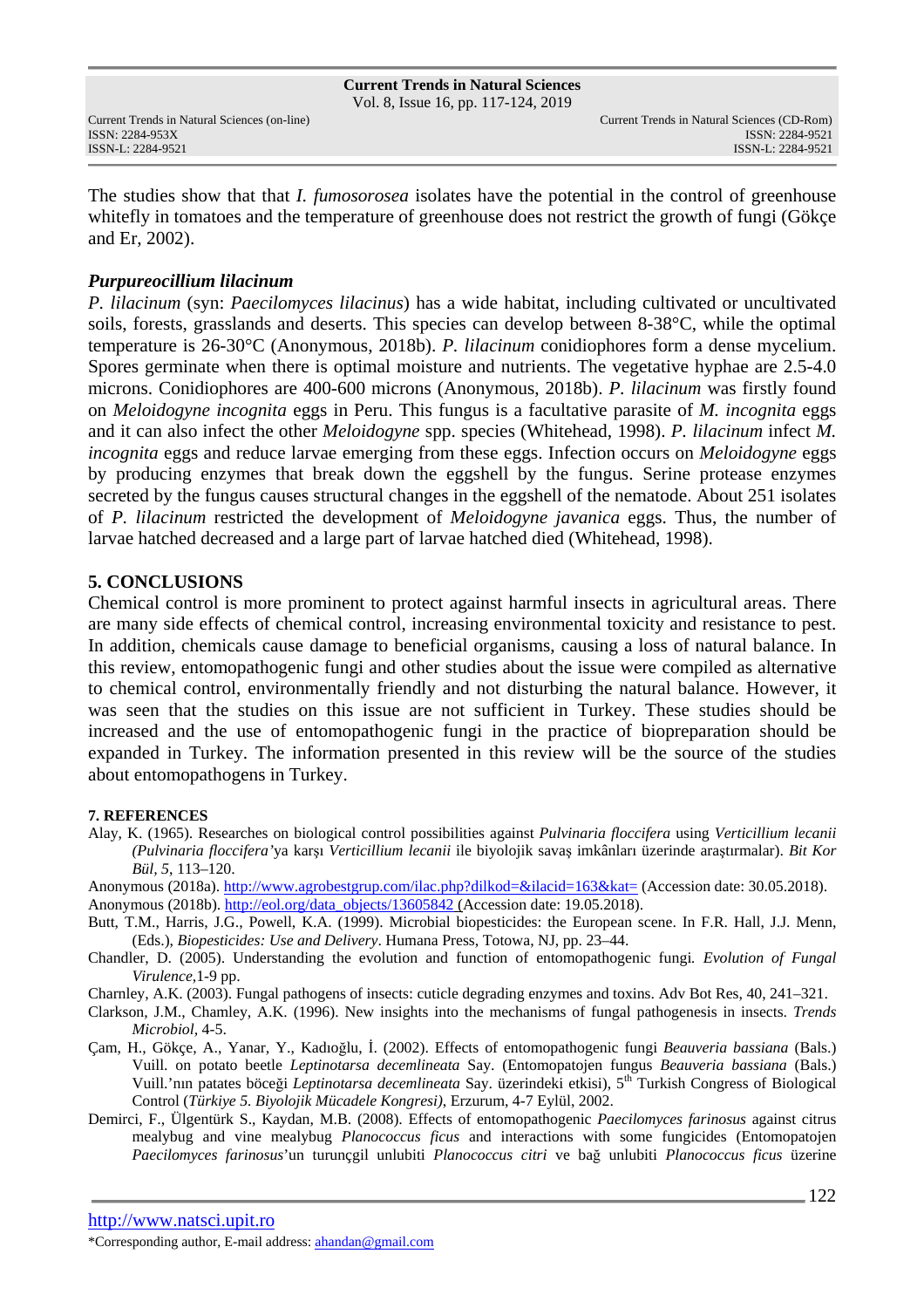Vol. 8, Issue 16, pp. 117-124, 2019

| Current Trends in Natural Sciences (on-line) |
|----------------------------------------------|
| ISSN: 2284-953X                              |
| ISSN-L: 2284-9521                            |

etkinliği ve bazı fungisitlerle etkileşimleri). TUBITAK Project Final Report (Tübitak Proje Sonuç Raporu), Proje No: 104O200, Ankara, 86 s.

- Driver, F., Milner, R.J., Trueman, W.H.A. (2000). A taxonomic revision of *Metarhizium* based on sequence analysis of ribosomal DNA. *Mycol Res*, 104, 135–151.
- Dura, S. (2010). Mikoriza ve tarımdaki geleceği. Bioglobal Biobülten Sayı:2, s. 10.
- Eken, C., Demirci, E. (1997). Use of fungi in biological control (Fungusların biyolojik mücadelede kullanımı). *Atatürk Üniversitesi Ziraat Fakültesi Dergisi*, *28*, 138–152.
- Erkılıç, L., Uygun, N. (1993). Possible uses of entomopathogenic fungi in biological control (Entomopatojen fungusların biyolojik mücadelede kullanılma olanakları). *Türkiye Entomoloji Dergisi*, *17*, 117–128.
- Faria, M.R., Wraight, S.P. (2007). Mycoinsecticides and mycoacaricides: a comprehensive list with worldwide coverage and international classification of formulation types. *Biol Control*, 43, 237–256.
- Ferron, P. (1978). Biological control of insect pests by entomogenous fungi, *Annu Rev Entomol*, *23*, 409–442.
- Glare, T. R., Milner, R. J. (1991). Ecology of entomopathogenic fungi. In D.K. Arora, L. Ajello, K.G. Mukerji (eds.). *Handbook of Applied Mycology, Vol. 2: Humans, Animals, and Insects*, New York: Marcel Dekker, Inc, 547– 612.
- Goettel, M.S., Eilenberg, J., Glare, T. (2005). Entomopathogenic fungi and their role in regulation of insect populations. In L.I. Gilbert, K. Iatrou, S.S. Gill, (eds), *Comprehensive Molecular Insect Science*. s. 361-405, Amsterdam: Elseiver.
- Gökçe, A., Er, M.K. (2002). Biological control of greenhouse whitefly, *Trialeurodes vaporariorum* by using entomopathogenic fungus *Paecilomyces fumosoroseus* (Wize) Brown&Smith, and effects of temperature on growth of the fungus (Entomopatojenik fungus *Paecilomyces fumosoroseus* (Wize) Brown&Smith kullanılarak sera beyaz sineğinin, *Trialeurodes vaporariorum* Westwood, biyolojik mücadelesi ve sıcaklığın fungusun büyümesine etkisi). Türkiye 5. Biyolojik Mücadele Kongresi, 4-7 Eylül, Erzurum, Turkey.
- Gurulingappa, P., Sword, G. Murdoch G., McGee, P.A. (2010). Colonization of crop plants by fungal entomopathogens and their effects on two insect pests when in planta. *Biol Control, 55*, 34–41.
- Hall, R.A. (1985). Aphid control by fungi. (Ed. N.W. Hussey and N. Scopes. Biologica1 Pest Control. The Glasshouse Experience) pp. 181-141, Blandford Press, Poole, Dorset UK.
- Hall, R.A., Papierok, B. (1982). Fungi as biological control agents of arthropods of agricultural and medical importance. In R.M., Anderson, E.U., Canning (eds.), *Parasitology*. Cambridge University, Great Britain. 84, pp. 205-240.
- Hoddle, M., S., (1999). The biology and management of silverleaf whitefly, *Bemisia argentifolii* Bellows and Perring (Hemiptera: Aleyrodidae) on greenhouse grown ornamentals. Department of Entomology, University of California, Riverside, CA 92521 USA

https://warwick.ac.uk/fac/sci/lifesci/research/entomopathogenicfungi/understanding\_the\_evolution\_and\_function \_of\_entomopathogenic\_fungi.pdf. (Accession date: 11.02.2019).

- Hummer, R.A. (1992). Collection of entomopathogenic fungal cultures, USDA, Ithaca, New York.
- Irigaray, F.J.S.D.C., Marco-Mancebón, V., Pérez-Moreno, I. (2003). The entomopathogenic fungus *Beauveria bassiana* and its compatibility with triflumuron: effects on the twospotted spider mite *Tetranychus urticae*. *Biol Control*, *26*(2), 168–173.
- Isaac, S. (1992). Fungal-plant interactions. Chapman and Hall, London, 418 pp.
- Kılıç E., Yıldırım, E. (2008). The Use of Entomopathogen Fungi in Control of Whiteflies (Homoptera: Aleyrodidae) (Beyazsineklerin (Hemiptera: Aleyrodidae) mücadelesinde entomopatojenlerin kullanım imkanları). *Atatürk Üniversitesi Ziraat Fakültesi Dergisi*, *39*, 249–254.
- Kim, J.J. (2007). Influence of *Lecanicillium attenuatum* on the development and reproduction of the cotton aphid, *Aphis gossypii*. *BioControl, 52*, 789–799.
- Kim, J.S., Roh, J.Y. Choi, J.Y. Wang, Y. Shim, H.J., Je, Y.H. (2010). Correlation of the aphicidal activity of *Beauveria bassiana* SFB-205 supernatant with enzymes. Fungal Biol, 114, 120–128.
- Lacey, L., A., Fransen, J., J. ve Cairuthers, R. (1996). Global distribution of naturally oceuring fungi of *Bemisia*, their biologies and use as biological control agents in *Bemisia* 1995: Taxonomy, Biology, Damage, Control and Management pp 401–433.
- McCoy, C.W., Samson, R.A., Boucias, D.G. (1988). Entomogenous fungi. In C.M. Ignoffo (ed) CRC Handbook of Natural Pesticides volume V. Microbial Insecticides part A Entomogenous Protozoa and Fungi. CRC pres, Inc. Florida, ABD, s. 151-235.
- Milner, R.J. (2000). Current status of *Metarhizium anisopliae* insecticide in Australia. *Biocontrol News & Info*, *21*, 47– 50.